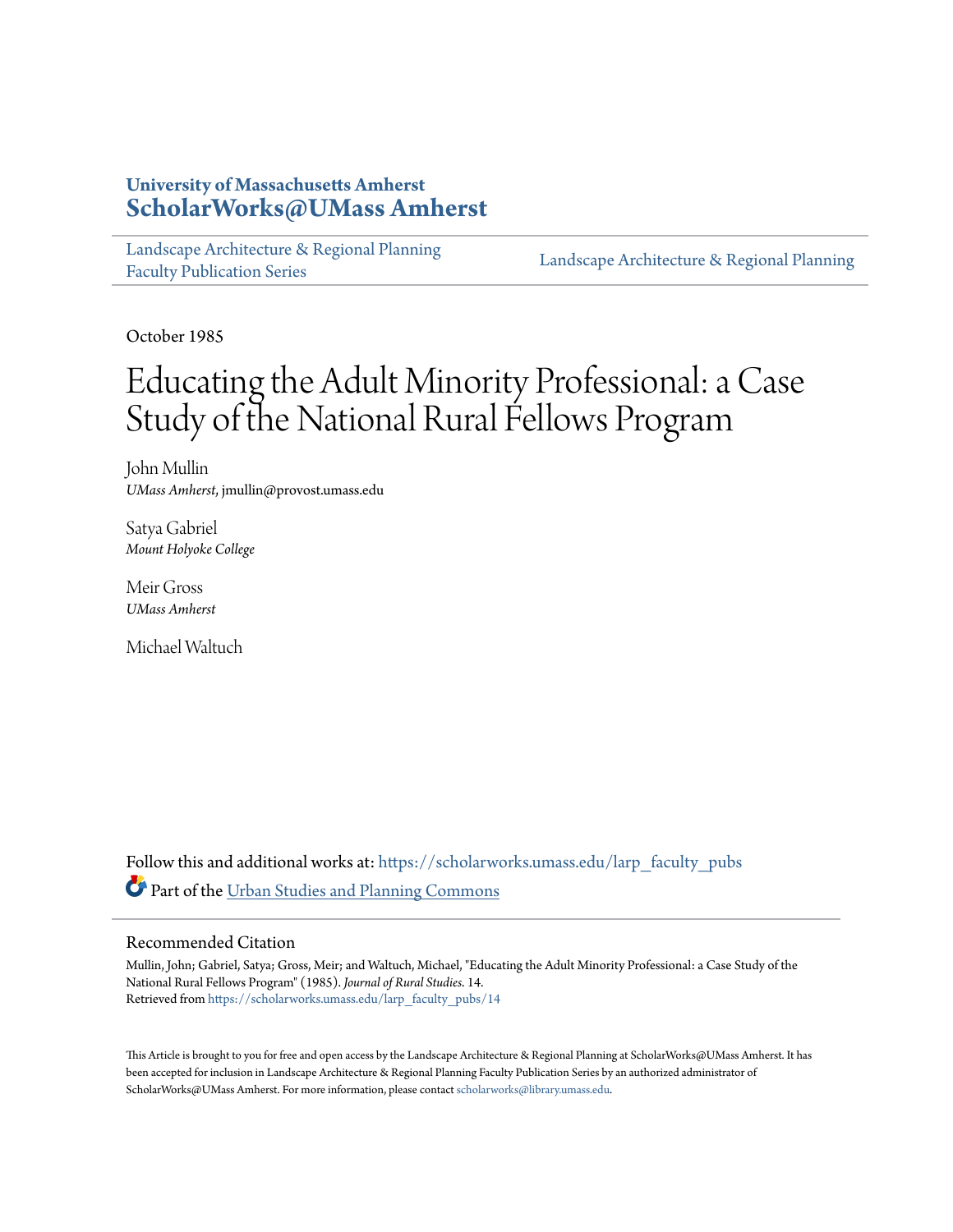#### Training Program Report

#### **Educating the Adult Minority Professional: A Case Study of the National Rural Fellows Program**

#### Satya Gabriel, Meir Gross, John R. Mullin and Michael Waltuch

**Abstract** – The authors describe the critical issues that emerged during the first years of the National Rural Fellows Program at its academic base, the University of Massachusetts at Amherst Department of Landscape Architecture and Regional Planning, and how these issues were subsequently addressed.

The Program is designed to provide intensive training leading to a Master's degree for adult minority professionals from rural backgrounds throughout the United States. As a case study, the paper has implications for other departments considering innovations of this sort. It particularly describes the pedagogical and socio-cultural issues regarding the education of adult minority professionals, the potential for new faculty perspectives to be gained from such interaction, and the challenge to traditional regional planning curricula for rural planning across the United States.

#### **Introduction**

In 1979, the Department of Landscape Architecture and Regional Planning at the University of Massachusetts, Amherst, was selected as academic base for the newlyinstituted National Rural Fellows Program. Designed to provide intensive training leading to a Master's degree for adult professionals of minority, rural background from throughout the U.S., the program by its very nature was a significant departure: it brought fresh perspectives to not only a faculty hitherto accustomed to traditional curriculum and approaches, but it also influenced the Department's relatively homogeneous young student population, who were primarily from the New England area. For the Fellows, the commitment was equally challenging. Over the course of the program's six-year life to date, many problems have been explored and remedied, and clearly the experience has been provocative in highly positive ways. Thanks to lively, ongoing critique and receptivity to change, modifications instituted over the several years have strengthened the program and clarified issues to the benefit of those concerned.

This paper describes the critical issues that emerged during the program's first years and how these were subsequently addressed. As a case study, it has implications for other departments considering innovations of this sort, particularly regarding the education of adult professionals. It also provides the planning profession with a set of fresh perspectives to consider and address as provided by the program participants' diverse socio-cultural backgrounds.

#### **Background**

#### *The University of Massachusetts' Master of Regional Planning (MRP)*

The regular MRP program at the University is fairly typical of 'mainstream' graduate programs. A forty-six credit course of instruction, it includes a strong core of planning theory, planning law, quantitative methods, studio courses and a thesis or terminal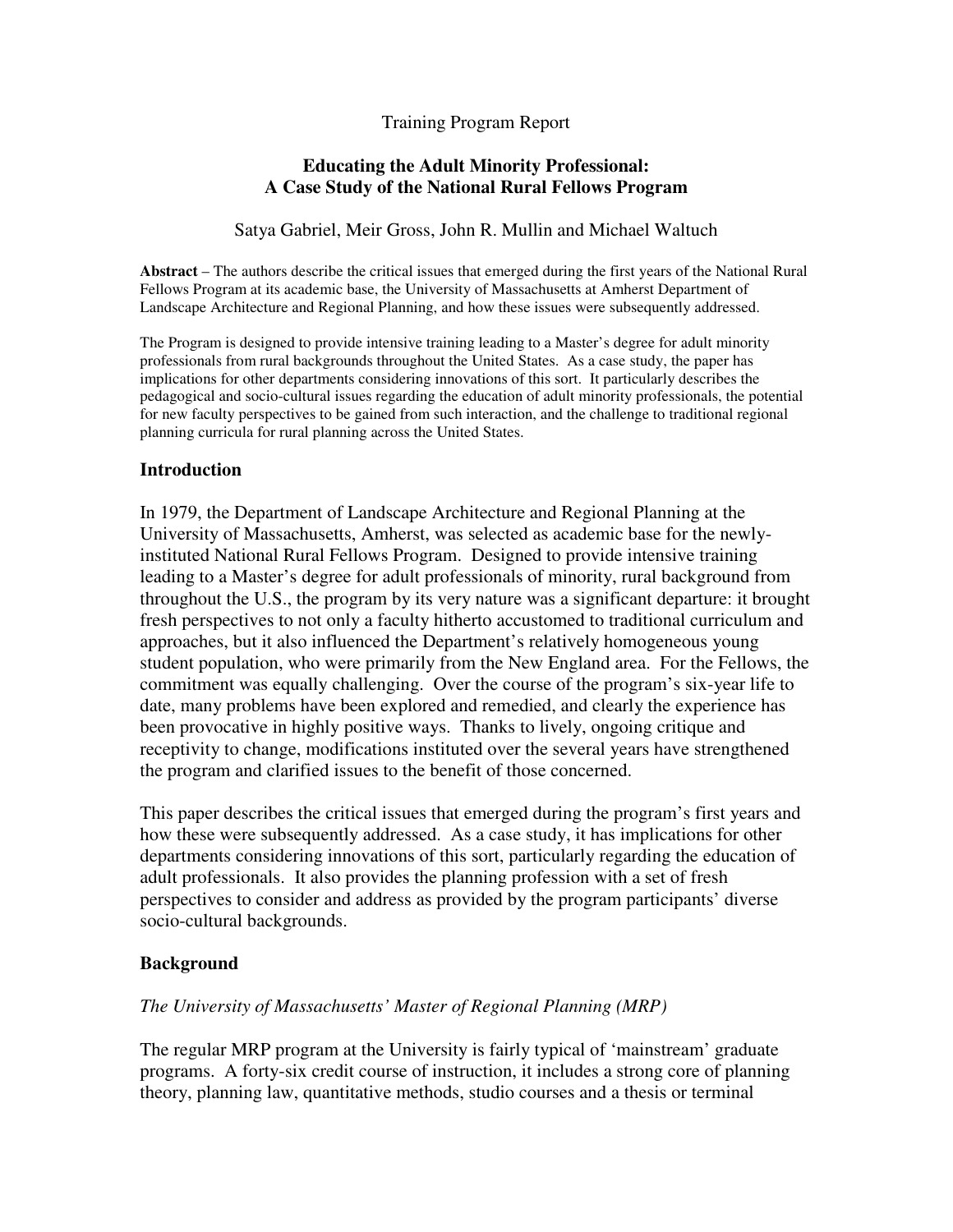project. There are normally forty-five graduate students in residence who come mostly from white, middle-class communities throughout New England and the North-east. Most of these students enter the program directly upon completion of undergraduate degree work.

The faculty of eight professors (all white, one woman) might be considered, at least superficially, representative of the 'Eastern Establishment'. They have extensive experience in urban planning, landscape planning, economic planning and rural development, with particular focus on regional problems as well as international development. By and large, orientation of the program tends to be towards the specific problems of New England and the North-east.

#### *The National Rural Fellows Program (NRFP)*

Funded by such organizations as the Ford Foundation and the U.S. Department of Agriculture and modeled after the National Urban Fellows Program, the NRFP enables eleven planning and community development professionals from rural areas across the country to obtain a Master of Regional Planning (MRP) degree each year. The sixteenmonth program is rigorous, combining two eight-week summer sessions at the University with an interim nine-month practicum in the home area, and culminating in a written thesis. The Fellows are mostly minorities at mid-career level who have achieved outstanding professional results.

Each class of Fellows is an intentional mix of men and women representing a wide diversity in geographic, ethnic and professional background. To date, they have come from such places as south-west Texas, the Passamaquoddy region of Maine, Harlan County (Kentucky), Saipan, the Sioux Nation of North Dakota, Puerto Rico, the Mississippi and Arkansas Delta and rural upstate New York. Selection, through national competition, is based on excellence in the workplace rather than prior academic achievement. Academically, some come without a bachelor's degree, while others have completed higher degrees in various fields. Their professional experience has included elected political office (two are mayors – of Soledad, California, and Mayersville, Mississippi), community organizing, cooperative management, job and housing development, agricultural extensions service and others – all in positions of leadership.

While at the University, the Fellows find themselves living closely together (most of them live in the same student dormitory during their first year), taking five hours of classes a day, five days a week. Most have left families behind; most have not seen a classroom in years; few have visited or lived in the North-east. They embark on an intensive course of study under unusual personal conditions in a totally new environment.

#### *Points of conflict*

At the onset of the first year of the program, with little precedent and only several weeks' notice, the faculty devised a curriculum that was essentially the same as the year-round Master's program albeit far more intensive and without the studio component. The topics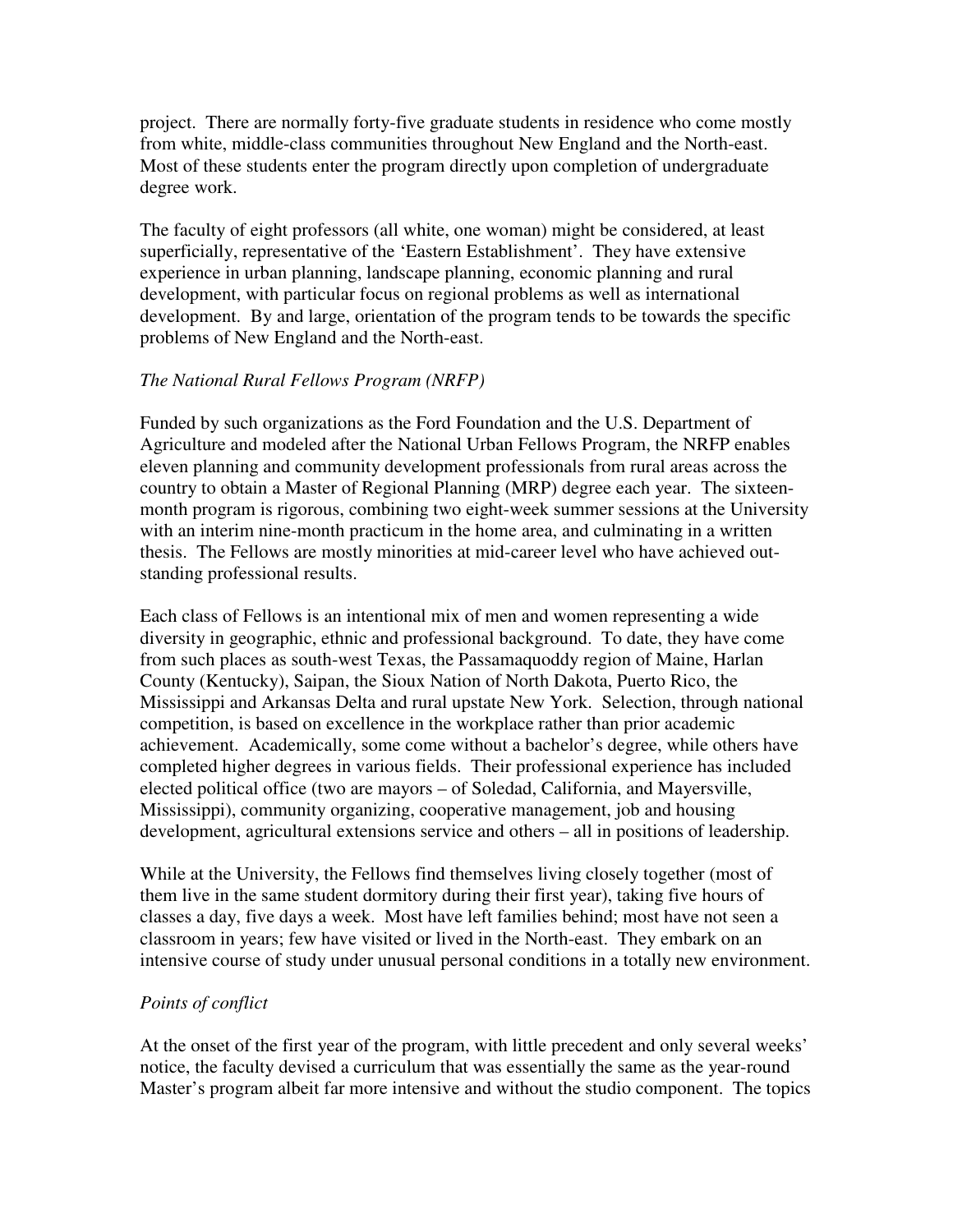addressed included knowledge of the theories, functions, approaches, and political considerations that guide regional planning practice. It was assumed that these principles were sufficiently general as to apply to any group of students in the field of regional planning, regardless of experience or geographic focus.

Faculty expectations and assumptions were met head-on by those of the Fellows, whose very different experience and outlook resulted in much controversy and debate. In part, the conflict was ideological; in part, it was based on differences in experience and knowledge about different regional problems: and in part on the gulf between those working out of an academic milieu and those coming fresh from the workplace in leadership roles. Socio-cultural differences had implicit bearing on faculty – student as well as student – student interchange – none of which had been anticipated. During the first years of the Rural Fellows Program a variety of issues arose that resulted in lively discussion and considerable change in its structure. These are discussed in detail below.

#### **Education issues**

Two major educational issues altered the structure of the Rural Fellows Program. First, it was determined that there was an inherent difficulty in transmitting the educational precepts of two of the Program's major courses, Quantitative Methods and Planning Theory. Second, it was found that there was a gap between theoretical planning issues raised in the educational context and the extension of those issues to actual planning practice.

## **Educational precepts**

## *The quantitative approach*

The quantitative methods course met with great resistance. Required for all students in planning, it provides skills in such analytically rigorous techniques as survey research, statistical data analysis and population forecasting. It is typically a difficult course for instructors and students alike, but the difficulties were exacerbated in the new program by a number of special barriers. The Fellows had been out of school for a long time, and almost all of them had to overcome many years of 'math phobia'. Their academic background had been in the 'soft' social sciences, and they brought both an unfamiliarity with and a psychological resistance to quantitative methods, however applied. They were convinced in any case that quantitative methods were not relevant to everyday practice, and might be manipulative in detrimental ways.

The teaching process was accordingly made more difficult because program participants had to first be convinced that quantitative methods were necessary tools to aid in certain vital steps in the planning process. Once that hurdle had been overcome, the information transfer aspect of the teaching had to be handled with great patience.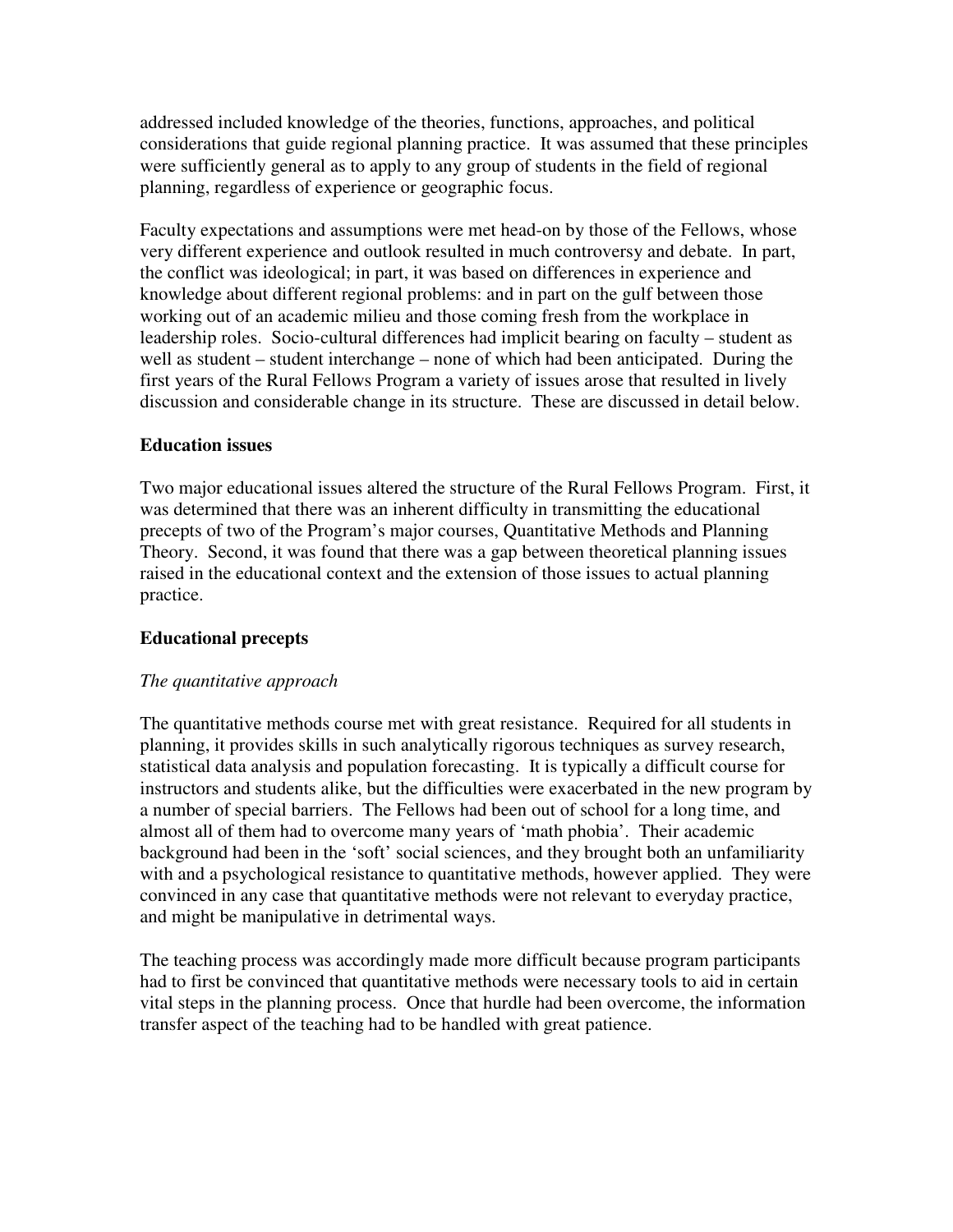#### *Theory*

The faculty approached their work with a thorough knowledge of theory that was a new area for most of the students. The planning theory course focused upon such critical issues as the planning process, social justice, goal development, policy analysis, and equity and efficiency. The syllabus included extensive readings of the key theorists that are part of virtually all regional planning theory courses. The difficulty of dealing with theoretical abstractions and the quantity of reading to be absorbed and discussed in a short period of time were serious obstacles for students unaccustomed to this kind of work. This raised the question of how much material should be covered, as well as how theory could best be presented to people coming fresh from active work in the field.

#### **Extension to practice**

The central problem confronting the program was the difference in experience and perceptions of faculty and Fellows which in turn governed the ways that the question of planning – as theory and in practice – was addressed. The poverty of planning education in dealing with the problems of rural America is understandable, given the preoccupation with the requirements of growth based upon private enterprise and urban centers. This problem seems to be universal. Even in those nations which describe themselves as socialist, a similar pattern to development strategies appears to govern planning practice, and again it is the rural citizen who seems to be harmed most by the biases of those who plan and implement economic development schemes.

It became clear that none of the traditional planning tools were appropriate for the problems that emerged in the course of the early phase of the program. The need to find new approaches became the central preoccupation of the program. The key issues raised in this context were as shown below.

## *Relevance*

Faculty experience was primarily with international agriculture and New England rural development. Relevance was thus a key question: could analyses and prescriptions for planning as offered by faculty with their specific experience be generally applied? It was also a hot point of debate whether planning for the New England area, with its strongly megalopolitan characteristics, could have bearing on the problems of more clearly rural, agriculturally based communities elsewhere in the country.

## *The effects of planning*

Most graduate programs look at planning as a positive, socially beneficial function of government. Most rural community developers, due to their experience with government planners, are more than skeptical of this assumption. The traditional planner believes that somehow, through a balance of idealism and pragmatism, equity and efficiency, planning can effect positive change for all communities. The Fellows, on the other hand, vehemently challenged what they perceived as the implicit bias of this view. For them,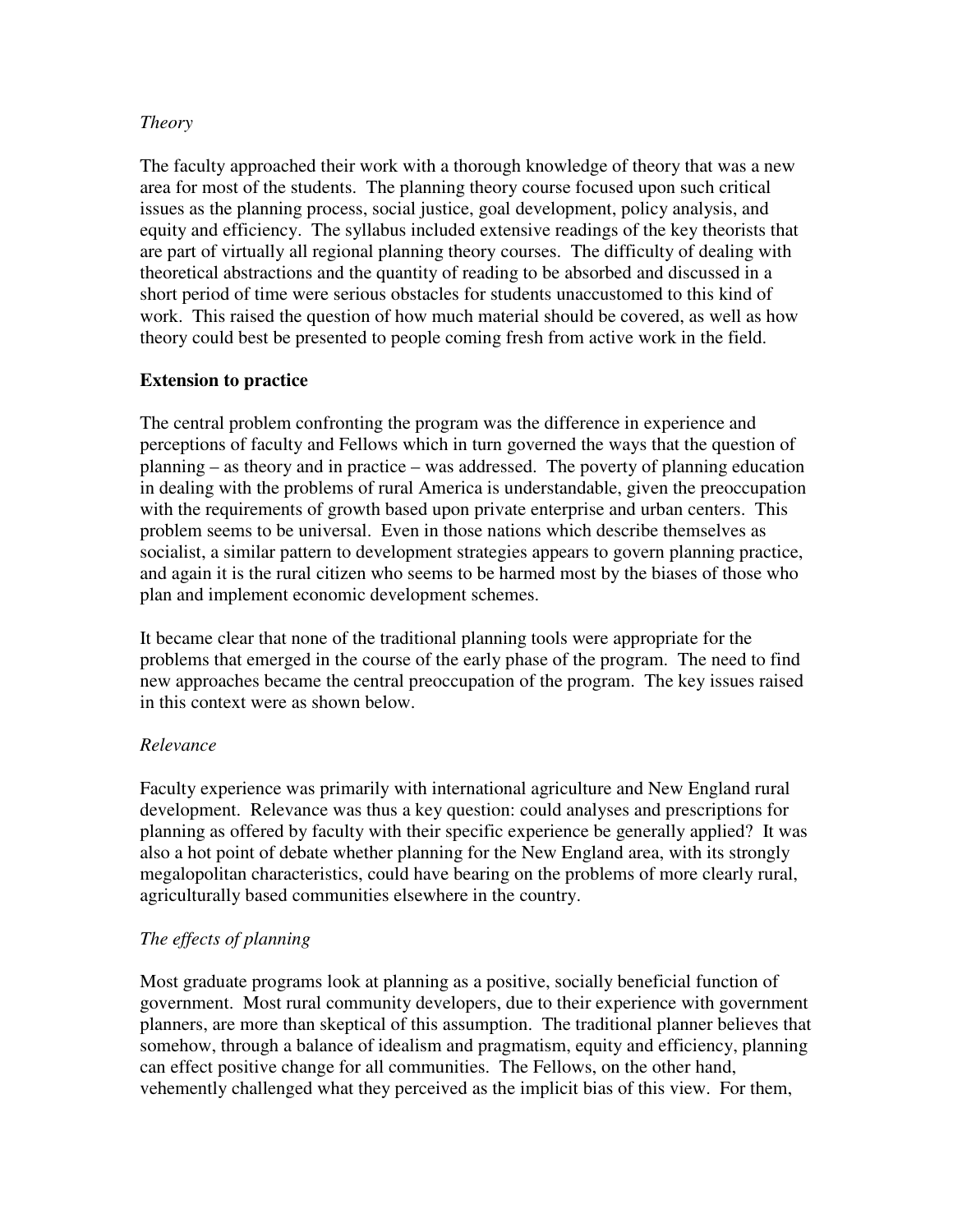more often than not, the planner, whatever his/her model, came as a mercenary carrying cultural baggage from a different world, often at the expense of the goals and desires of the community. The planner was hardly an advocate of positive social change.

Examples they gave were specific: it was the planner who blocked sewer system expansion, who promoted annexation when it was profitable to the dominant white community, or who used all of the federal housing grants for elderly housing rather than for low and moderate income families. Even regional planning was often perceived as being negative, in that it could reduce the political strength of minority groups.

Nowhere did this negativism toward planning become more evident than in discussions concerning the role of A-95 Review powers. Office of Management and Budget Circular A-95 called for an extensive review process of all major Federal grants. It involved local, regional, and state review. Regional interests generally took precedence over local concerns. In the North-east it is rare to see these powers abused. The faculty thought of the A-95 Review as a forward-looking and necessary tool for promoting regional interests. The Fellows took the opposite stance: in virtually every community with which they were familiar A-95 was used by the white majority to block change. Thus, once again, the perspectives of the faculty and the Fellows were very different.

#### *Community size*

Is there a size or type of community for which planning cannot function? Few planners or educators would answer no. Yet, based on the present state of planning approaches, it is very difficult to develop plans for the types of rural communities represented by the Fellows. These communities tend to be sparsely populated and spread over a relatively vast geographic area. The sense of community held by the people of such areas is based less upon place than upon spiritual bonding and mutual support. Production and distribution tend to be centered around small independent production units. Large private enterprises are a relatively new phenomenon in such communities.

#### *Traditional economic development approaches vs. community alternatives*

Presentation by faculty of economic development approaches utilized by the typical New England regional, town or city planner which largely focus on the conditions necessary to stimulate the growth of private enterprise, contradicted the experience of the Fellows. They had seen, in their communities, how the growth of private enterprise had often led to an erosion of traditional culture and negatively affected community self-reliance. Other processes of production and distribution, such as the family farm or the cooperative society, were integral to the culture. Their experience had shown that local development corporations, community development corporations, independent producer associations, organizations and cooperatives were most effective in reaching their goals.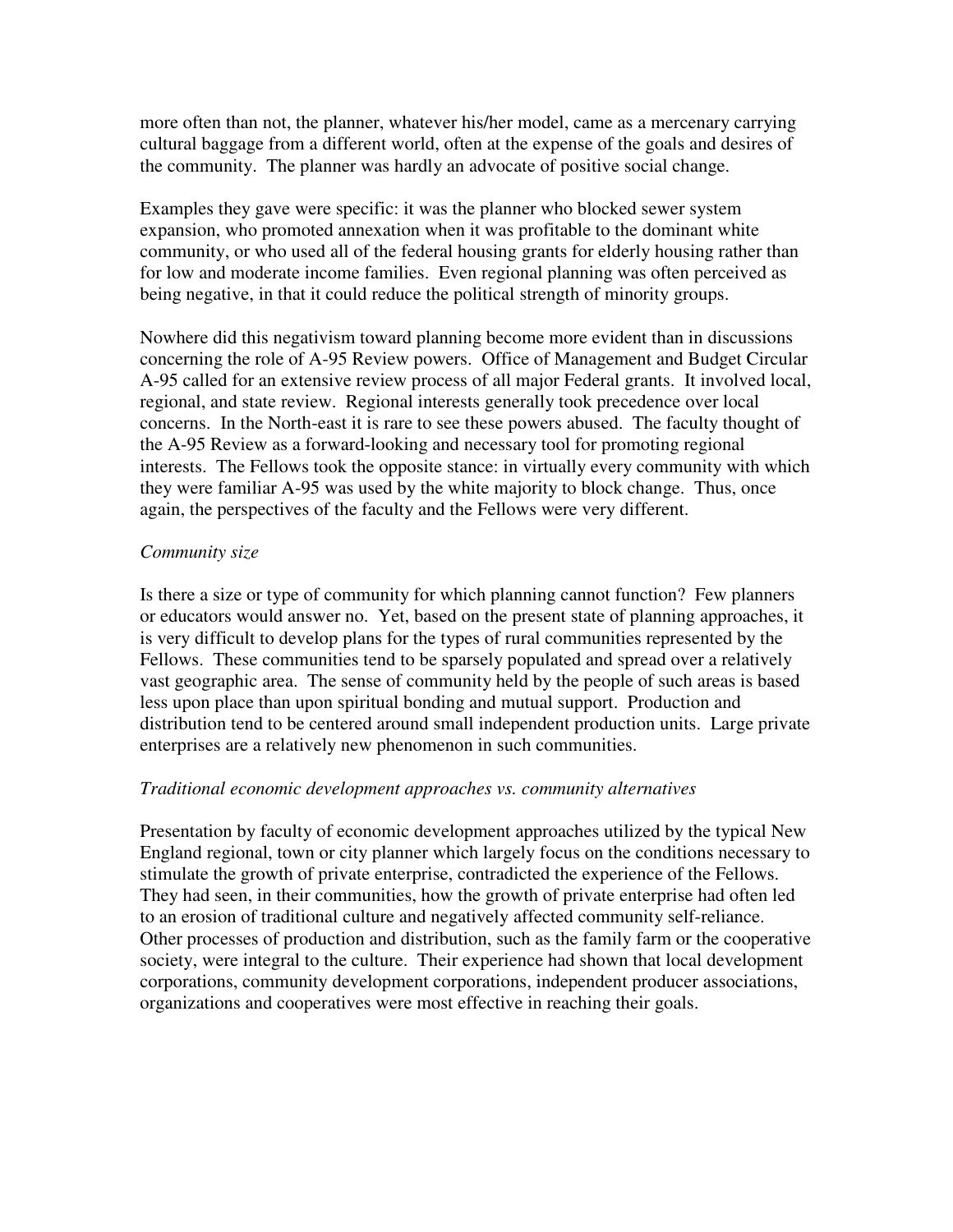#### **Educational issues for adult minority professionals**

The initial approach toward the education of adult minority professionals in the National Rural Fellows Program was fraught with problems, both from the faculty's and the students' perspective. These difficulties, both pedagogic and social in nature, are sketched out below.

#### *Teaching methods*

Faculty were accustomed to traditional teaching methods. They had been lecturing to large groups of younger students who took notes in preparation for follow-up exams and final grades with a minimum of questions. There was always leeway, over the course of a semester, to fully expand on difficult material. During the first summer of the Rural Fellows Program, the temptation to lecture was especially strong: how else to concentrate a full semester's worth of material into the intense and brief eight-week session? But the lecture method necessarily leaves little room for student expression, and the Fellows were eager to give voice to their experience and to compare it with that of the others. Many of them were strongly committed – in practice and ideologically – to communal, participatory methods of communication and decision-making, which are contradicted in traditional teaching methods. Furthermore, what they had to offer was largely unfamiliar to the faculty; their concrete and diverse experience, information, and perceptions were lacking in the regular, regionally-focused curriculum. More flexibility in classroom procedures and program offerings was quickly demanded and clearly called for. While Fellows were very aware of what quality education meant and resented any suggestion that their program differed from the regular requirements, they also were sensitive to evaluation methods that relegated their work to open comparison.

#### *Academic fears*

Any adult returning to academic life brings his or her doubts and memories of adolescent anxieties ingrained long ago in school. While all the Fellows had had some college experience, few had taken courses in the recent past. For many of them, college work had either been incomplete or unsuccessful, with the result that they brought with them a lingering expectation of failure and much anxiety. These fears were revealed especially in test situations and when confronted by quantitative or writing assignments. This suggested the need for explicit provision of skills training, which would be non-coercive but readily available and individually designed.

#### *Socio-cultural conflicts*

The built-in hierarchies of academic life (e.g. faculty vs. student) are not easily accepted by adults accustomed to leadership roles in their communities (some Fellows had responsibility for millions of dollars and hundreds of people). Resistance to hierarchical approaches is heightened when faculty – in the eyes of politically active minorities – represent what they see as the culturally dominant group. Because the University of Massachusetts faculty were nearly all white, middle-class males, their credibility was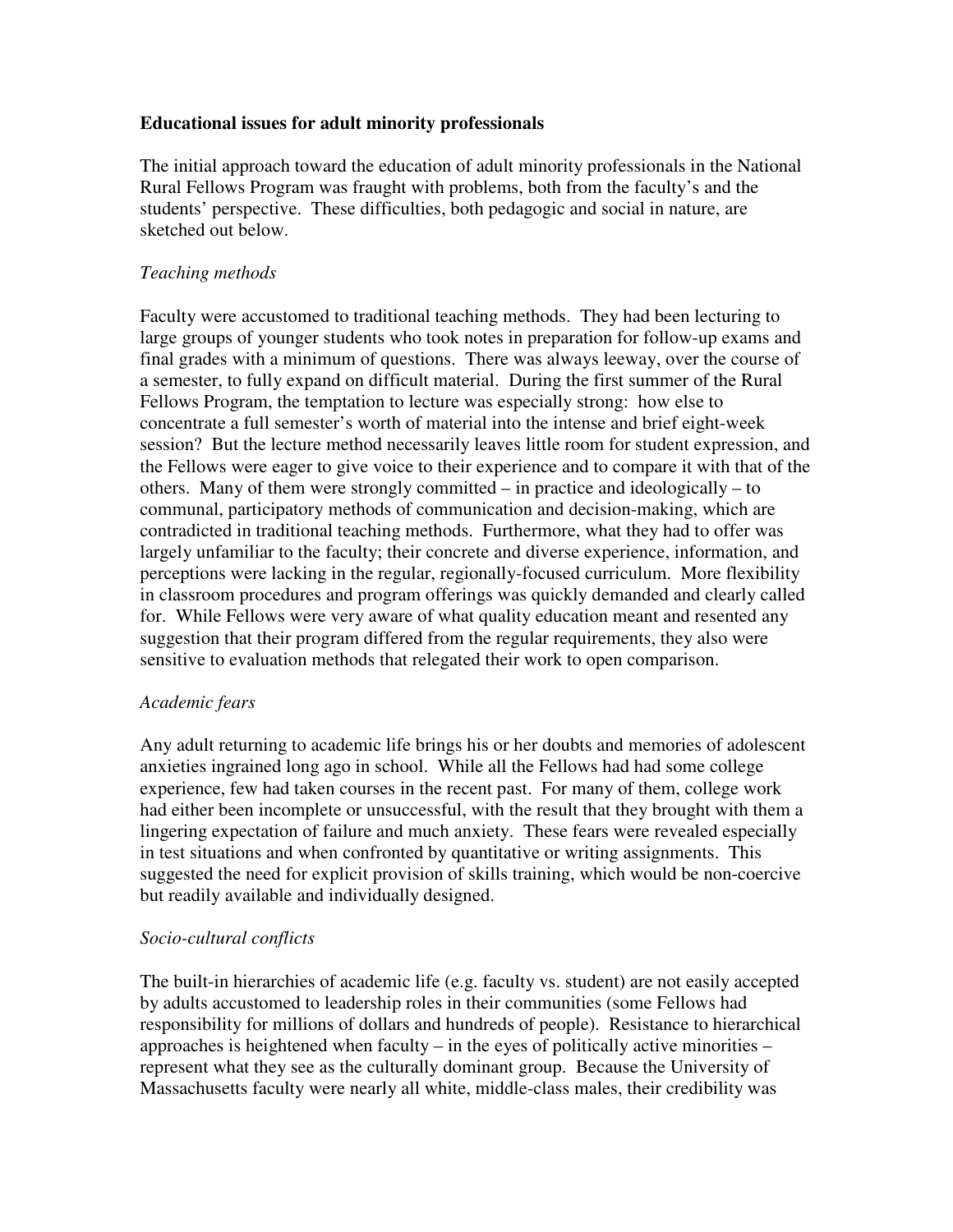suspect at best. This inherent problem aroused antagonism and conflict and the development of a 'we-they' dichotomy that needed redress.

A further problem was the potential intra-cultural animosity between Fellows. Despite a general tendency toward mutual support, there were also occasional schisms triggered by cultural differences. Within the broad categories, 'minority' or 'rural', there are discrete differences and in some cases inherited rivalries. The intensity of the educational program, the constant interaction among Fellows, and expectations of commonality that were not always fulfilled, contributed to an environment in which schisms occurred. This undercurrent worked against efforts to promote the programmatic cohesiveness and mutual learning environment.

## **Changes**

The complexity of the problems that emerged points to both the difficulties involved in bringing a non-traditional academic program into a traditional department and the enormous potential for learning by faculty, students and administrators alike, about the diversity which constitutes the United States. The problems are interrelated and almost inevitably have some cultural underpinning. It was realized early on that conventional approaches would not be conductive to the NRF setting. Discussion and proposals by students and faculty led in the course of time to a number of changes.

The task of dealing with these problems is hobbled by the difficulties faced by any administrator of an academic program within a large research university with college and departmental requirements to fulfill. The central problem of the administrator is to be able to identify the critical problems involved in bringing non-traditional students smoothly through the maze of sometimes inflexible university requirements which were designed with traditional students in mind, and doing this in a way which leaves the administrator free to deal with the other problems mentioned above. If these bureaucratic problems can be solved simply, then the program will be all the better for it.

It was clear by the end of the first year of the Program that there was much to learn. Faculty had not been prepared for these new students, nor for what the Rural Fellows Program in fact demanded, nor what they could offer, nor how best to go about it. Above all, the special nature of adult education and the cultural differences between rural minority adults and the kinds of students with which faculty were most familiar required thorough reassessment. The focal point of regional rural development and a fuller appreciation of rural minority experience in contrast to their own was the starting point for many of the changes that were implemented.

To begin with, a coordinator was hired. This person was a minority person with extensive experience both in rural development and in academic life. It was critical that this person understand the cultural differences between faculty and Fellows so as to help bridge some of the barriers that prevented communication and learning. In general, the coordinator was to work towards two complementary objectives: to identify problems related to cultural dissimilarities between the Fellows and the academic community, and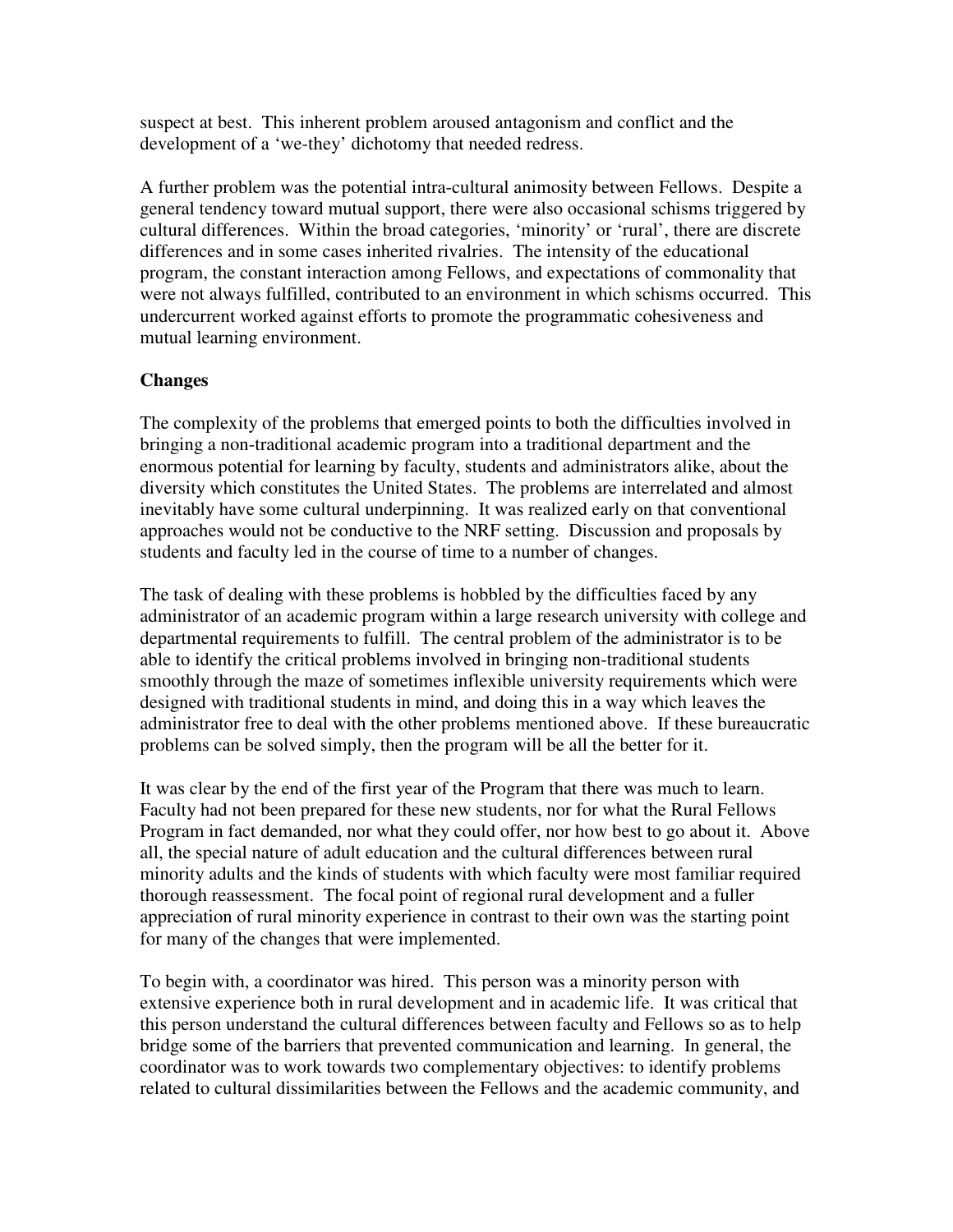thus to facilitate transition; second, to serve as an instrument through which Fellows could recommend changes in the academic program.

Several minority faculty were hired. In part because of an insufficient representation of minority people among the faculty, Fellows questioned the ostensibly objective and culturally unbiased nature of the teaching. To address this problem, as well as to broaden the perspective of the academic program, a nationwide search was carried out to attract minority faculty with specialties required for the program.

Workshops and tutorials were arranged. They were designed to improve writing, quantitative and computer skills for those Fellows with clear need of them and to do so through personal guidance. It was felt that the degree to which some of the Fellows became anxious and confused over the course of the academics session was partly due to the 'culture shock' of conventional academic demands coupled with their sense of their own skill deficiencies. When the workshops and tutorial sessions were introduced, the acculturation process seemed to be greatly facilitated and anxieties related to academic work abated.

A series of seminars was developed. The goal of these seminars was to enable the students to independently share their experiences, accumulated through years of community work in rural America, and to create a more cooperative, participatory learning experience outside of the classroom.

Finally, the faculty retooled. Over the fall and spring semester of the first year, the core members educated themselves, obtaining information concerning rural development from across the country. This information was to become the basis for the lectures and seminars scheduled for the following year. In addition, faculty sought means to alter classroom procedures to allow for greater interchange and student participation.

Awareness of the cultural differences between Fellows and faculty and efforts to overcome resulting problems helped to illuminate the extent to which the critical educational process is governed, not only by the competence and pedagogical skills of the instructors, but also by the ability of students and faculty to relate to each other and to penetrate barriers of communication.

The Fellows are, by and large, successful community leaders and tend to be aggressively committed to progress and change. The weaknesses identified in the NRF academic program acted as a stumbling block to both the aspirations of the Fellows and the faculty who taught them. With recognition of cultural and experiential differences and of the demands made upon a teaching/learning situation where adults work together, the program changes had the net result of bringing about a dramatic improvement in the relationship between students and faculty as well as major improvements in the quality of work.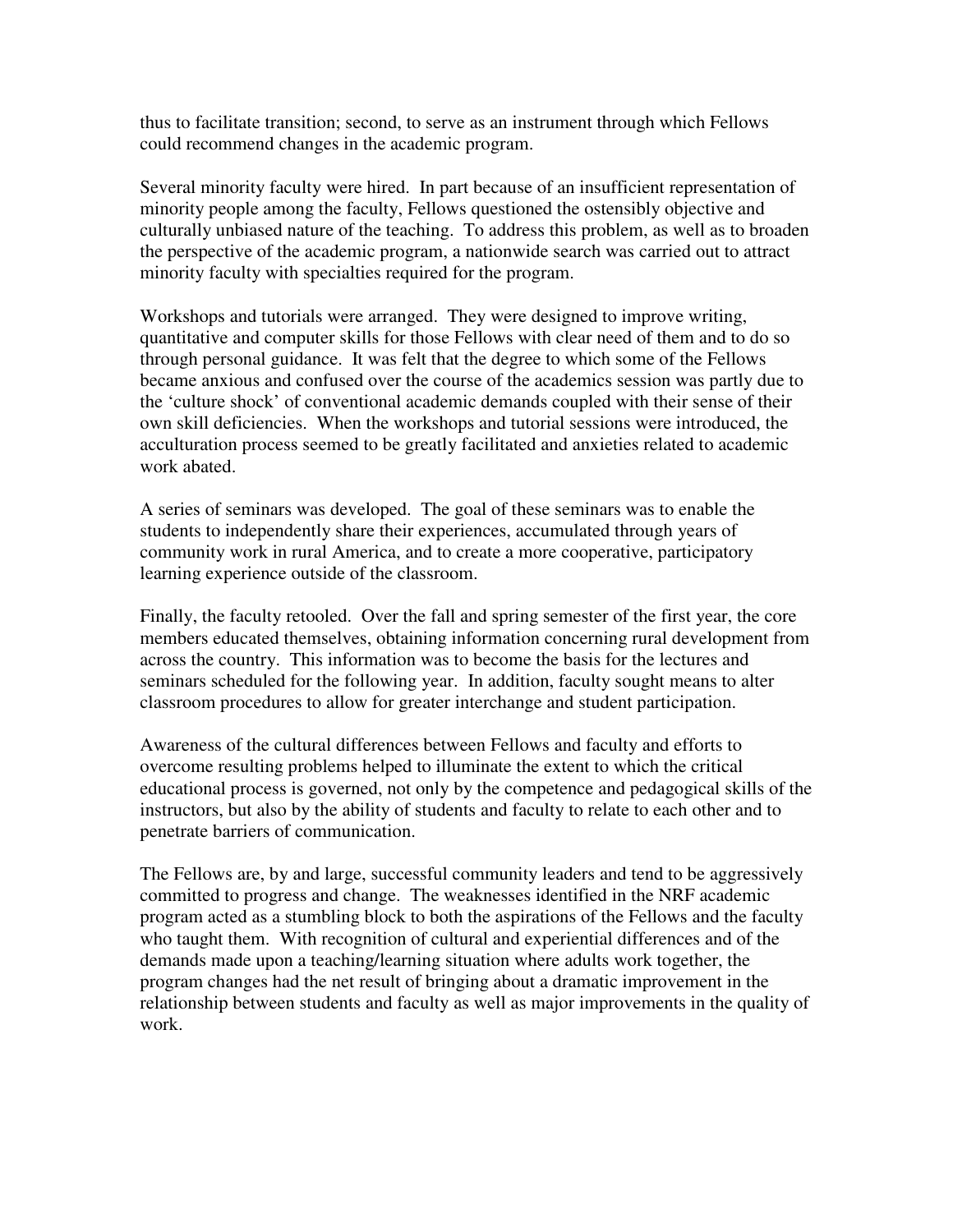#### **Conclusions**

What can be extracted from the National Rural Fellows Program in Amherst that might benefit other schools of regional planning involved in adult outreach? Of course, every program is unique, defined by the perspectives and expertise of faculty and students alike, as well as by geographic location and institutional practices. However, from our experiences thus far, the following points can be offered.

#### *Education for adults*

Standard teaching approaches – lectures, exams, conventional testing and grading procedures – are not always appropriate for highly skilled professionals returning to academic work after many years. Older students, for one, will challenge more and expect more from the educational process, particularly those accustomed to leadership roles. At the same time, they will tend to have less tolerance for the abstract, more theoretical aspects of learning – both due to their relative unfamiliarity with this kind of work and because of their current immersion in responsibilities in the field. The relevance of academic material to their own experience must be allowed to be fully explored. This experience is a rich resource of material otherwise unavailable to faculty and often lacking in a traditional, regionally-focused curriculum. Furthermore, adult professionals expect the academic program to provide the opportunity both to give intellectual form to their own experience and to learn from the experience of others. All this requires flexibility in classroom procedures and variety in the structures of the curriculum.

For students with difficulties in skills such as writing or mathematics, individual tutorials and group work sessions are critical and must be presented sensitively and positively. The remedial character of such work should be deemphasized and skill-enhancement stressed. These sessions should be external to the regular curriculum, easily available, and individually designed.

#### *Socio-cultural dimensions*

Especially among minorities who are politically active, aware and committed to social change, the built-in hierarchies of academic life (faculty vs student) are exacerbated when faculty represent what can be classified as the 'culturally dominant' group in our society. To counteract this, faculty must be sensitive to cultural differences, ideological perspectives, and must become personally involved and find ways to encourage mutual learning. In addition, if not already in place, faculty and staff from similar cultural backgrounds to those of the students should be recruited. Aside from their contribution of new perspectives, and their ability to serve as role models, they can add credibility to the academic program as well as provide a more evident source of communication for students.

Despite presenting a seemingly 'common front' to the faculty – especially where the academic program seems not to meet their collective needs – minority students from different cultural backgrounds have distinct often historical differences. These